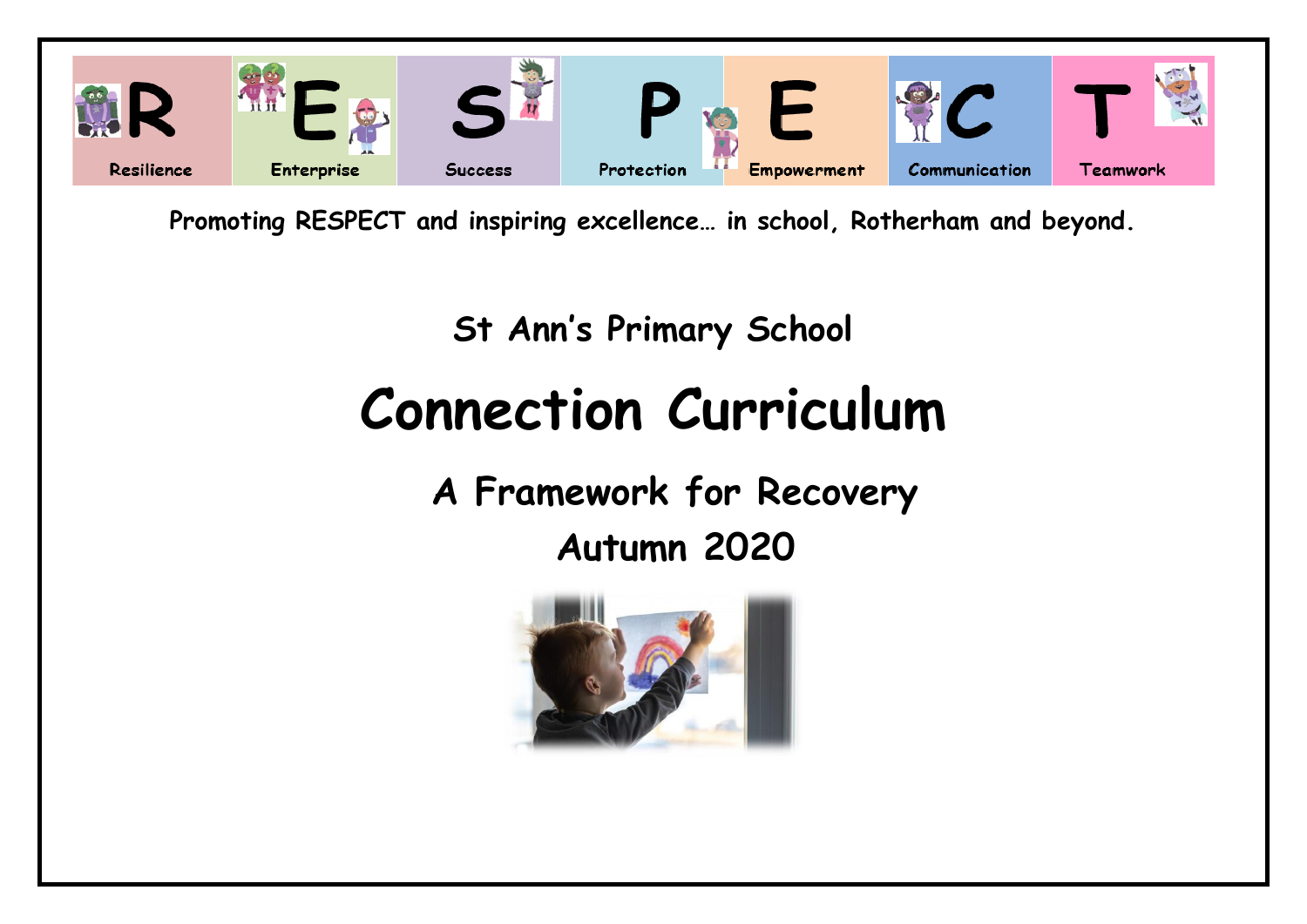## **Rationale / Intent**

The work of Barry Carpenter (A Recovery Curriculum: loss and life for our children and schools post pandemic) highlights the loss children will have experienced during this pandemic.

Loss of-

- Routine
- Structure
- Friendship
- Opportunity
- Freedom.

This sense of loss will have had some impact on attachment – particularly in their relationships in school built up over many years. These will be some of the strongest relationships children have, but without the usual daily interactions they may have become fragile. Our children are vulnerable at this time, they will have experienced anxiety at some level, and in addition to this, seen a significant amount of anxiety amongst adults and the wider media focused on the impact of the pandemic. We are carefully building a curriculum that helps to support their return to school so that any trauma they may have experienced does not have a negative impact on their long term mental health and well-being and ultimately their ability to be effective learners.

As children return to school there will be a significant emphasis on 'catching up' on lost academic learning. Our curriculum acknowledges, and takes account of, the importance of accelerating academic progress but also the knowledge that 'those who are nurtured best, learn best and survive best' (Cozolini 2014). When writing our Connection Curriculum we have drawn on our knowledge of neuroscience, in particular the conditions the brain needs to optimise learning.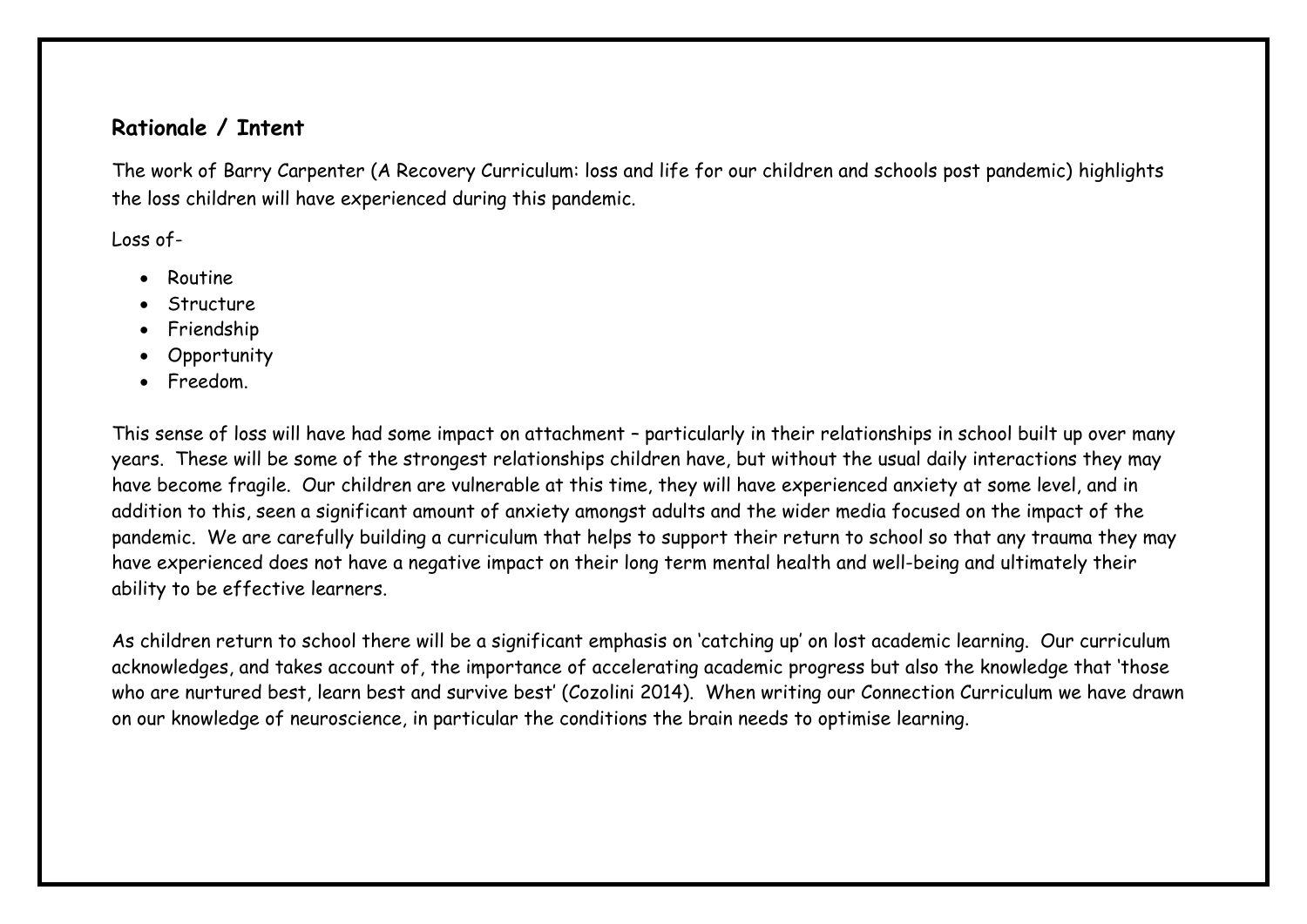## **Our curriculum will have a strong focus on four key aspects of learning:**

#### **Supportive relationships**

Secure relationships trigger brain growth and regulate emotions. It is vital that we become emotionally available adults for our children. Evidence shows that supportive, encouraging and caring relationships stimulate neural circuitry to learn.

## **A balanced focus between thinking and feeling**

Incorporating a significant proportion of personal, social and emotional learning alongside the academic subjects will allow children's brains to work in a much more integrated way (co-ordinating left and right hemispheres) and better support emotional intelligence.

## **Calm environments with low levels of stress**

Classrooms are a secure base with a strong sense of belonging created through use of tree families. Learning is pitched at a level that inspires curiosity and stimulates thinking with minimal anxiety, this will help children be attentive and motivated to learn maximizing the bio-chemical processes that drive neuroplasticity.

### **Creative use of stories**

A good story contains conflict and resolutions, gestures and expressions, and thoughts about emotions. Stories can be used to teach skills, values and create shared perspectives. Effective use of stories supports memory and emotional regulation.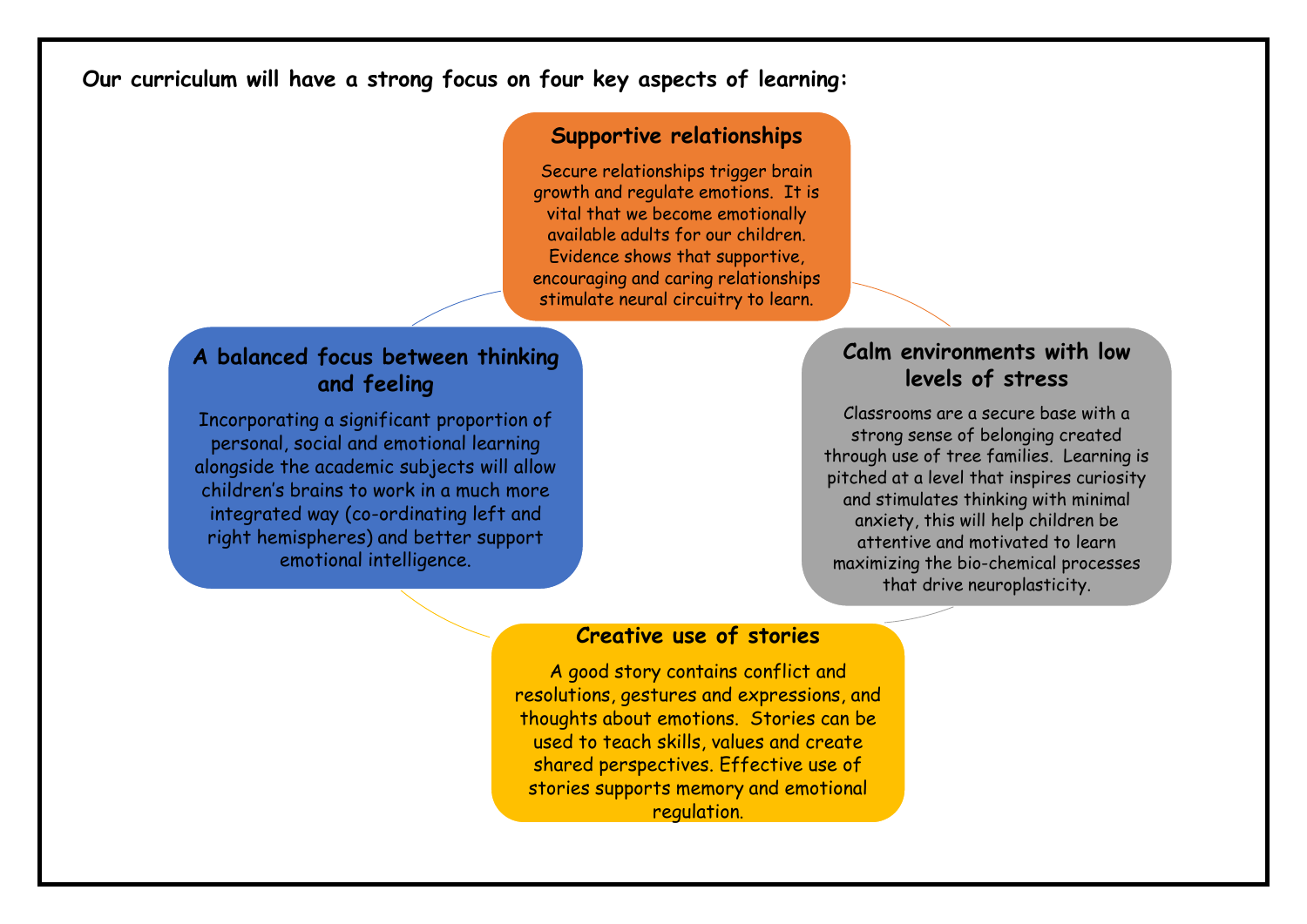# **Implementation**

Our curriculum will be delivered in 3 tiers taking account of the needs of individual children.

| Tier $1 -$                      | All children will receive:                                          |
|---------------------------------|---------------------------------------------------------------------|
| Holistic approach for all       | A creative, stimulating curriculum delivered through REAL Projects  |
| children                        | A strong focus on PSHE throughout each project                      |
|                                 | Flexible timetabling to match their capacity for learning           |
|                                 | • Daily key skill lessons to aid catch up                           |
|                                 | Regular access to outdoor spaces for play and learning              |
|                                 | Access to mental health and well-being support                      |
| Tier $2 -$                      | Some children may need:                                             |
| Personalised interventions      | • Focussed school based interventions                               |
|                                 | • Personalised tutoring                                             |
|                                 | Individual pastoral support                                         |
| Tier $3 -$                      | A small number of children may need:                                |
| Specialist therapeutic approach | • Specialist school based interventions                             |
|                                 | A longer and deeper recovery period including multi-agency support. |

All learning will be delivered in the context of our RESPECT vision.

Reading, phonics (where appropriate), Writing and Mathematics will be taught daily within the context of a REAL project wherever possible.

REAL projects will be carefully planned, connecting subject specific skills with knowledge and real world problem solving experiences against a backdrop of children's rights and responsibilities. Autumn Term Projects have been chosen that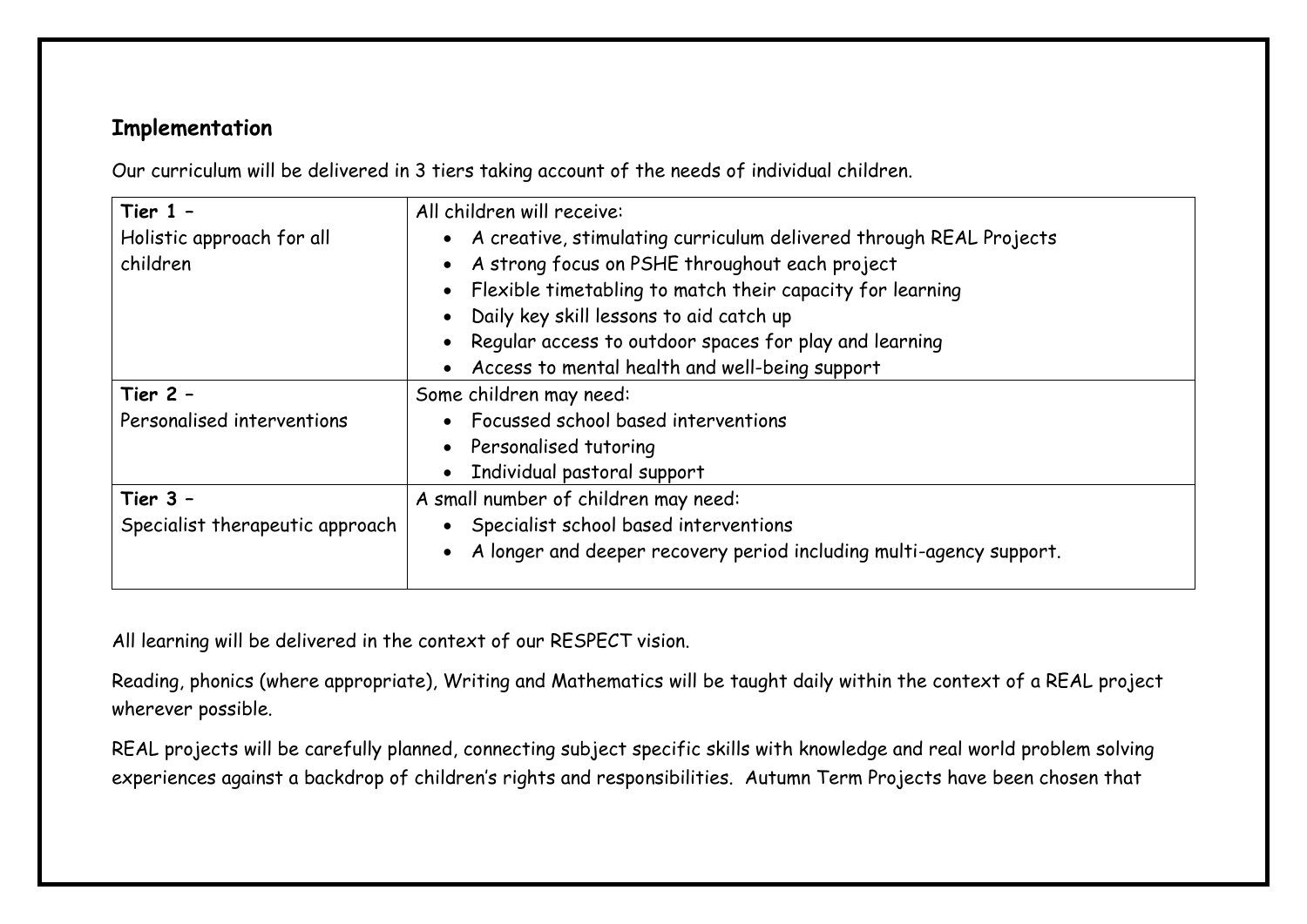support a **Connection Curriculum** using the 4 key aspects of learning outlined above. These projects will have a stronger emphasis on PSHE to reflect the nature of the current situation. However children will still be offered high quality education that is broad and balanced.

Whilst bearing in mind the need to move forward sensitively in light of the long absence from school within the climate of a global pandemic, we will ensure that we attend to our core business of teaching and learning. We will take opportunities in the first weeks to build in formative assessment. Methods such as; observation, talking to children, small assessment tasks and work scrutiny will be used to note where children are in their learning, looking at levels of engagement, skills and knowledge. Planning will be responsive to these assessments in order to address gaps in learning. Senior leaders and subject leaders are planning a journey of recovery to help children to catch up on lost learning. This will be in a phased approach which will vary according to the needs of individual children. The framework for this is detailed below:

| Subject | <b>Teaching &amp; Learning</b>                                                                              |
|---------|-------------------------------------------------------------------------------------------------------------|
| Reading | Reading for pleasure will have a strong focus and quality texts will be read daily.                         |
|         | Bug Club will be promoted and used in class and at home. Staff will monitor which children are accessing    |
|         | Bug Club and provide additional learning support for those who aren't able to (additional opportunities to  |
|         | access Bug Club on devices in school, individual headphones can be purchased for these children).           |
|         | Home Reading - children in the early stages of reading will take a home phonically decodable book at the    |
|         | start of each week and return it on Friday. Repeated reading of the same text will develop fluency.         |
|         | For all other children home reading will be promoted and children will take a book home and return these    |
|         | when they are finished. They will be guided to select suitable texts for their interests and reading level. |
|         | Returned books will not be issued to other children until they have been quarantined for 72 hours.          |
|         | A celebratory award will be given out weekly to reward classes who have completed the most home reading.    |
|         | This will be done virtually as part of our Special Mention Assemblies.                                      |

#### **Step 1 – Welcome back – Information gathering.**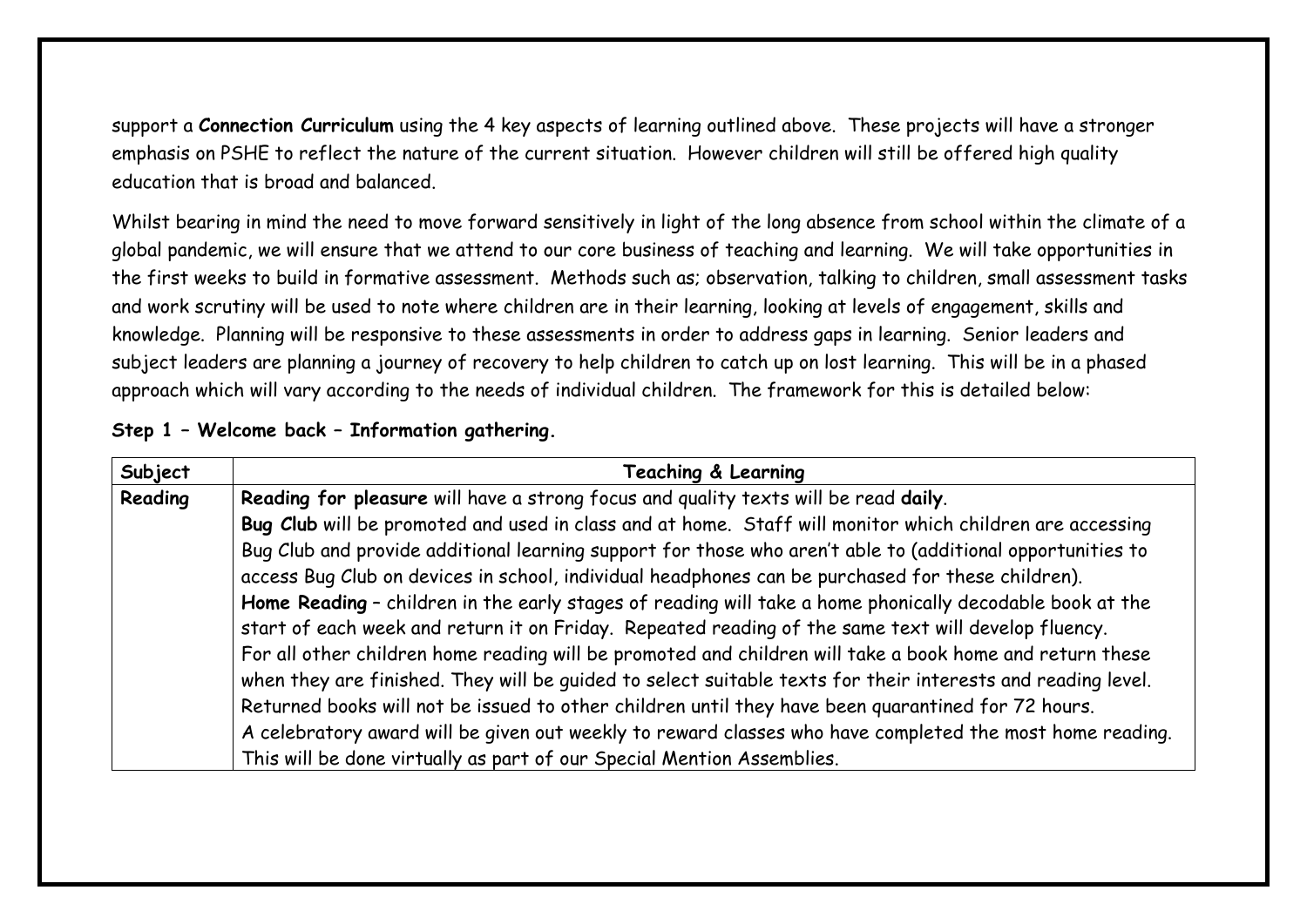|                    | Guided Reading - EYFS / Y1 - Guided Reading groups will operate daily in the usual way using phonically<br>decodable text (no social distancing).                                                                                                                                                                                                                                                                                                                                                                                                      |
|--------------------|--------------------------------------------------------------------------------------------------------------------------------------------------------------------------------------------------------------------------------------------------------------------------------------------------------------------------------------------------------------------------------------------------------------------------------------------------------------------------------------------------------------------------------------------------------|
|                    | Y2/Y3 - Guided Reading groups will operate daily using phonically decodable text where appropriate.<br>Teacher will social distance from children.                                                                                                                                                                                                                                                                                                                                                                                                     |
|                    | Y4-Y6 - A whole class reading session will take place daily based on an expanded version of a model<br>successfully used in Y5/Y6 with elements from the highly successful Reading Fluency Project in Y2 last<br>year. Early readers will also have phonic sessions and opportunities to read phonically decodable text.                                                                                                                                                                                                                               |
| <b>Phonics</b>     | Daily phonics lessons will commence from week 1 for all children who require this. Children will be taught in<br>groups according to the phonic phase they need. Successful teaching strategies previously used will be in<br>place.                                                                                                                                                                                                                                                                                                                   |
| Writing            | Initially the main focus will be on revisiting basic skills e.g. handwriting, punctuation, ensuring writing makes<br>sense and use of paragraphs (Super Six). Previous work scrutiny and moderation has shown that spelling is a<br>key area for development in KS2. Spelling Beats (web based IT programme) will be used to practice spelling<br>patterns appropriate to their individual levels. Children will have a range of writing opportunities set within<br>the context of the project and which arise from exposure to high quality stories. |
| Maths              | Daily Mathematics lessons will focus on Place Value objectives - revisiting the previous year group's learning<br>and building upon this and including formative assessment strategies.<br>Same day intervention to support children with misconceptions.<br>Use of 'Skills Stop Lessons' to build up the knowledge of areas of the curriculum that were not taught the<br>year before and to continue with this opportunity when teaching 'time.'<br>An agreed structured approach to teaching 'Fluency.'                                             |
| <b>REAL</b>        | The projects will be based around a core theme across the whole school with a different aspect in each                                                                                                                                                                                                                                                                                                                                                                                                                                                 |
| Projects<br>(Draft | phase. These plans are based on previously taught projects. They have been quality assured and tuned to<br>ensure they meet Curriculum Intent requirements, covering all subject content for each year group. Project                                                                                                                                                                                                                                                                                                                                  |
| proposals)         | planning includes opportunities to revisit previous learning and recap any areas that are not fully embedded.                                                                                                                                                                                                                                                                                                                                                                                                                                          |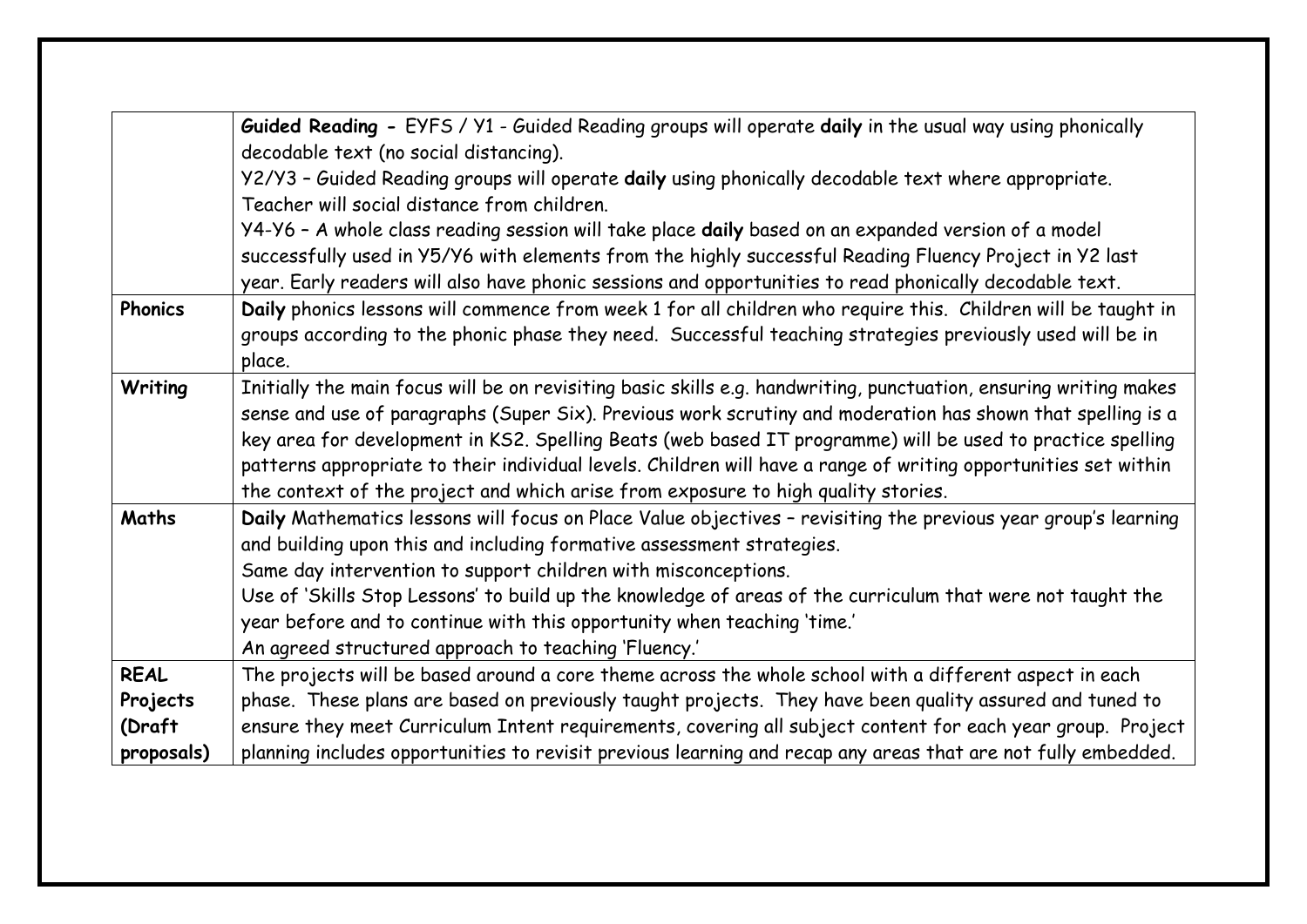It is not our intention to include the knowledge children have missed during the Summer term in History and Geography as the skills in these subjects are revisited every time they are taught. **Themes** Whole School – **Connection** *(question could be - What is the power of connection?)* EYFS/Y1/Y2 – **Belonging** (*question could be - Where do I belong?)* Y3/Y4 – **Inner Strength** *(question could be - How can I fuel my body and mind?)* Y5/Y6 – **Freedom** *(question could be - What is Freedom?)* During project planning consideration will be given to how this work can be utilised for home learning in the

In addition to Step 1, our termly strategies for tracking achievement will have taken place, including;

- Pupil Achievement Meetings (Spring March/April) implemented remotely
- Passing on Records Meeting (Summer Term –wc 13th July) including information about potential home learning difficulties
- Target Setting for July 2021 taking into account previous attainment at specific Key Stages and recently gleaned and passed on information.
- Informal discussion between the new teacher and the previous one.

event of a lockdown.